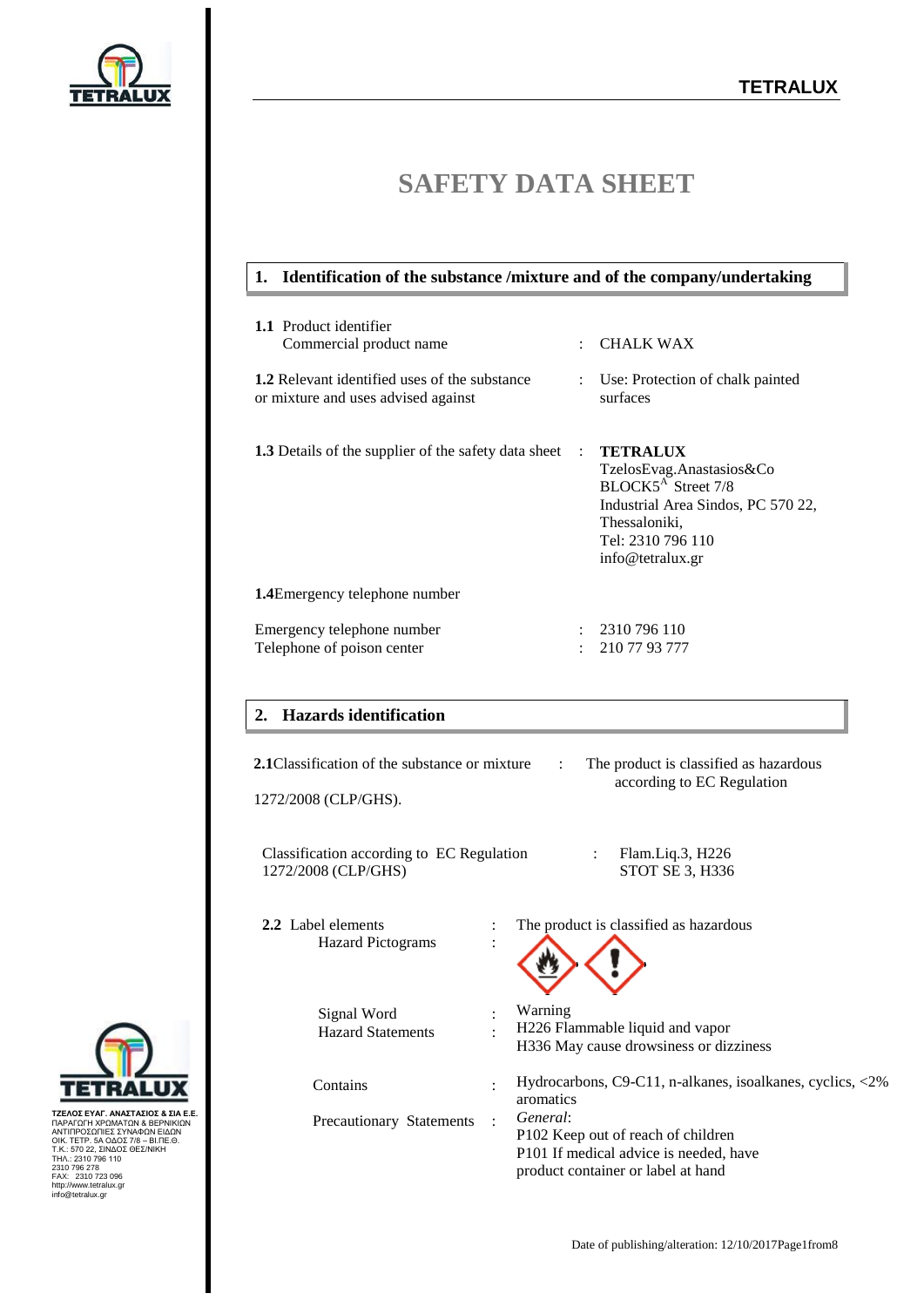

*Prevention*: P210 Keep away from heat/sparks/open flames/hot surfaces.- No smoking P260 Do not breathe dust/fume/gas/mist/vapours/spray. P262 Do not get in eyes, on skin, or on clothing. P270 Do not eat, drink or smoke when using this product. P280 Wear protective gloves/protective clothing/eye protection/face protection *Response*: P301 IF SWALLOWED: Call a POISON CENTER or doctor/physician. P312 Call a POISON CENTER or doctor/physician if you feel unwell P314 Get medical advice/attention if you feel unwell. P331 Do NOT induce vomiting. *Disposal*: P501 Disposeofcontents/containerinaccordancewithapplicableregional, nationalandlocallawsandregulations

### **3. Composition/information on ingredients**

#### **3.1**Substances : Not applicable for the product

**3.2** Mixtures

| <b>Substance</b>              | <b>CAS No</b> |  |
|-------------------------------|---------------|--|
|                               | EC No         |  |
| Hydrocarbons, C9-C11, n-      | 64742-48-9    |  |
| alkanes, isoalkanes, cyclics, | 919-857-5     |  |
| $\langle 2\%$ aromatics       |               |  |

# **4. First aid measures**

#### **4.1**Description of first aid measures

| Inhalation:              | Remove to fresh air. Keep person warm and at<br>rest. If not breathing, if irregular<br>breathing, or respiratory arrest occurs provide<br>artificial respiration or oxygen by trained |
|--------------------------|----------------------------------------------------------------------------------------------------------------------------------------------------------------------------------------|
|                          | Personnel. Give nothing by<br>- If<br>mouth.                                                                                                                                           |
|                          | unconscious, place in recovery position and get<br>medical advice                                                                                                                      |
| Skin contact :           | Wash skin thoroughly with soap and water or use<br>recognized skin cleanser. Do NOT use solvents or<br>thinners. If skin irritation occurs get medical<br>advice                       |
| Eye contact $\therefore$ | Immediately flush eyes with running water for at<br>least 15 minutes, keeping eyelids open. If eye<br>irritation persists get medical advice                                           |

**% Classification**

55 Flam. Liq.3 H226

**1272/2008/EC**

Asp. Tox.1 H304 STOTSE 3 H336



**ΤΖΕΛΟΣ ΕΥΑΓ. ΑΝΑΣΤΑΣΙΟΣ & ΣΙΑ Ε.Ε.** ΠΑΡΑΓΩΓΗ ΧΡΩΜΑΤΩΝ & ΒΕΡΝΙΚΙΩΝ<br>ΑΝΤΙΠΡΟΣΩΠΙΕΣ ΣΥΝΑΦΩΝ ΕΙΔΩΝ ΟΙΚ. ΤΕΤΡ. 5Α ΟΔΟΣ 7/8 – ΒΙ.ΠΕ.Θ.<br>Τ.Κ.: 570 22, ΣΙΝΔΟΣ ΘΕΣ/ΝΙΚΗ ΣΗΛ.: 2310 796 110 2310 796 278 FAX: 2310 723 096 http://www.tetralux.gr info@tetralux.gr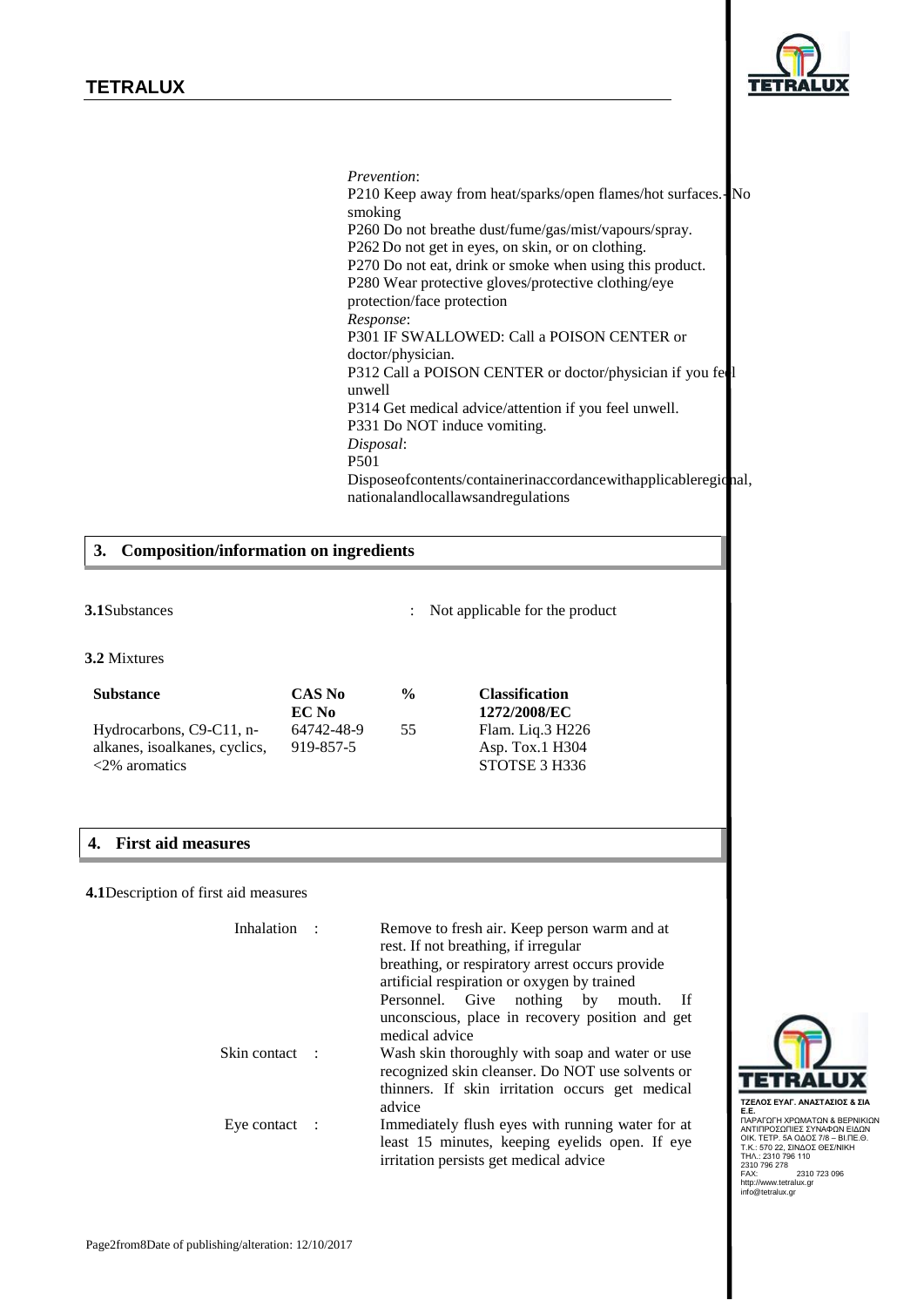

| Ingestion                                                                                                                                                                                                          | If medical advice needed, have product container<br>or label at hand                                           |
|--------------------------------------------------------------------------------------------------------------------------------------------------------------------------------------------------------------------|----------------------------------------------------------------------------------------------------------------|
| <b>4.2</b> Most important symptoms and effects, both acute and delayed                                                                                                                                             |                                                                                                                |
| Information not available<br>4.3 Indication of any immediate medical attention and special treatment needed<br>Information not available                                                                           |                                                                                                                |
| <b>Firefighting measures</b><br>5.                                                                                                                                                                                 |                                                                                                                |
| <b>5.1</b> Extinguishing media<br>Suitable extinguishing media                                                                                                                                                     | Foam, powder, CO2, water mist                                                                                  |
| Extinguishing mediawhich must<br>not be used for safety reasons                                                                                                                                                    | Waterjet                                                                                                       |
| 5.2 Special hazards arising from the substance or mixture<br>In the event of fire, may be released : carbon monoxide (CO), carbon dioxide $(CO_2)$ and toxic<br>pyrolysis products.<br>5.3 Advice for firefighters |                                                                                                                |
| Wear full protective clothing and self-contained breathing apparatus                                                                                                                                               |                                                                                                                |
| <b>Accidental release measures</b><br>6.                                                                                                                                                                           |                                                                                                                |
| <b>6.1</b> Personal precautions, protective equipment<br>and emergency procedures                                                                                                                                  | Avoid breathing vapor or mist. In case<br>of release use self-contained breathing<br>apparatus                 |
| <b>6.2</b> Environmental precautions                                                                                                                                                                               | Prevent contamination of terrestrial<br>aquatic environment. Do not allow to<br>enter drains or watercourses.  |
| <b>6.3</b> Methods and materials for containment and<br>cleaning up                                                                                                                                                | Soak up with an appropriate absorbent<br>material (sand, diatomaceous earth,<br>sawdust, etc.) and put it in a |

closed container for safe disposal. **6.4** Reference to other sections : Additional information on section 8 and 13.



ΤΖΕΛΟΣ ΕΥΑΓ. ΑΝΑΣΤΑΣΙΌΣ & ΣΙΑ Ε.Ε.<br>ΠΑΡΑΓΩΓΗ ΧΡΩΜΑΤΩΝ & ΒΕΡΝΙΚΙΩΝ<br>ΑΝΤΙΠΡΟΣΩΠΙΕΣ ΣΥΝΑΦΩΝ ΕΙΔΩΝ<br>ΟΙΚ. ΤΕΤΡ. 5Α ΟΔΟΣ 78 – ΒΙ.ΠΕ.Θ.<br>Τ.Κ.: 570 22, ΣΙΝΔΟΣ ΘΕΣ/ΝΙΚΗ<br>230.7 796 278<br>ΑΣ.: 2310 736<br>ΜΕΛ.: 2310 723 096<br>http://www.tetralu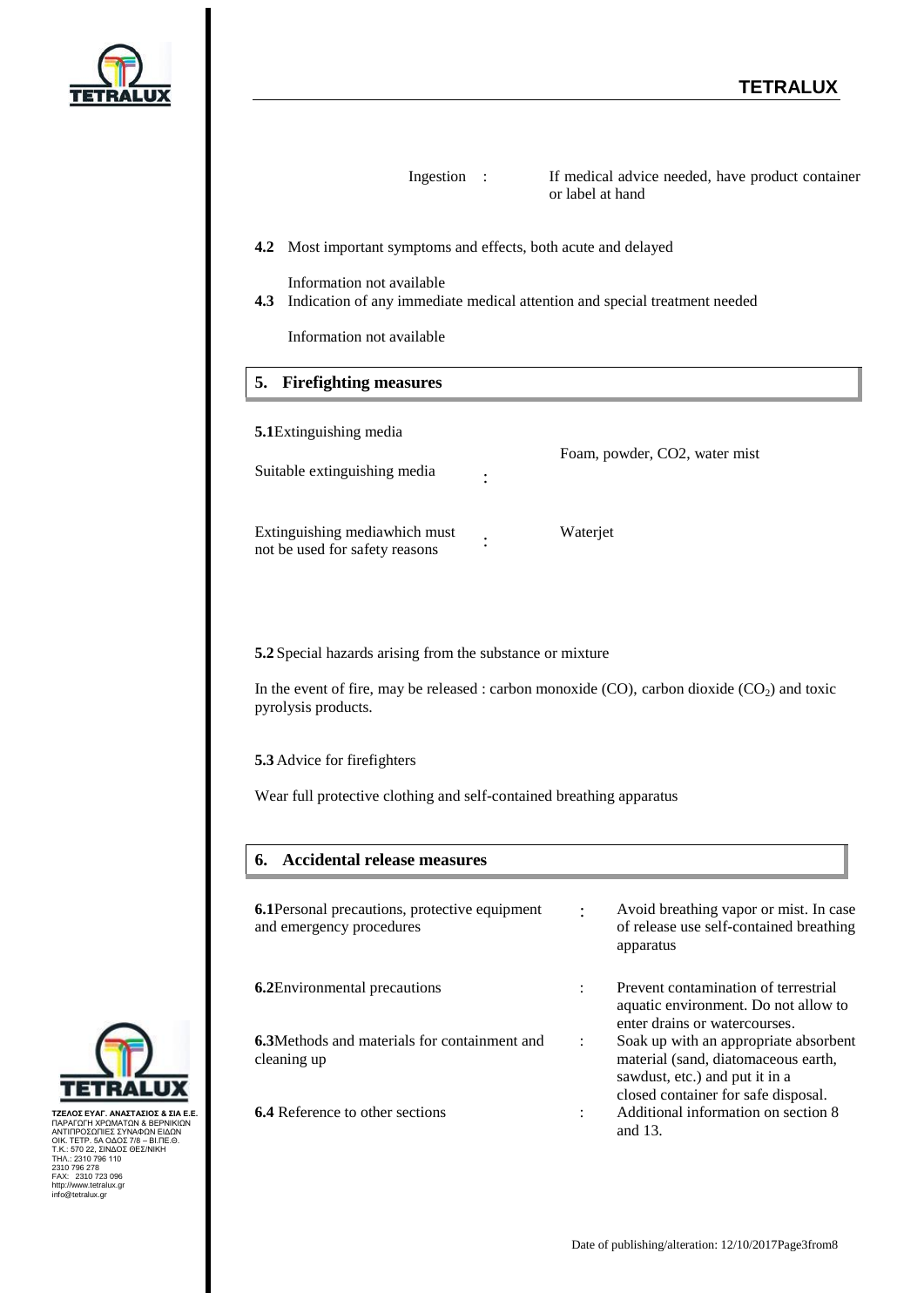

### **7. Handling and storage**

| <b>7.1</b> Precautions for safe handling                                   | ٠              | Avoid contact with skin. Do not<br>breathe gas/fumes/vapor/spray. Eating,<br>drinking and smoking should be<br>prohibited in area where this material<br>is handled, stored and processed. |
|----------------------------------------------------------------------------|----------------|--------------------------------------------------------------------------------------------------------------------------------------------------------------------------------------------|
| <b>7.2</b> Conditions for safe storage, including any<br>incompatibilities | $\ddot{\cdot}$ | Do not use in temperatures below 10°C<br>and above 38°C. Store in a good<br>ventilated and cool place. Keep away<br>from heat sources.                                                     |
| <b>7.3</b> Specific end use                                                | ٠              | Except of the uses that are referred at<br>section 1.2 there are not information<br>about other uses.                                                                                      |

#### **8. Exposure controls/personal protection**

# **8.1**Control parameters

Workplace exposure limits

| <b>Substance</b>  | me/m <sup>3</sup> | ppm |
|-------------------|-------------------|-----|
| Naphtha (Petrol.) | 1200              | 107 |

**8.2** Exposure controls

- Eye/face protection : Use protective eye glasses
- Hand/skin protection : Useprotectiveglovesmadeoflatex, PVC or equivalent. Wear suitable protective clothing
- Respiratory protection : Use a gas mask filter ABEK. If workers are exposed to concentrations above the exposure limit, they must use appropriate, certified respirators.

# **9. Physical and chemical properties**

**9.1**Information on basic physical and chemical properties

| Physical state                          |
|-----------------------------------------|
| Odour                                   |
| <b>PH</b>                               |
| Melting/freezing point                  |
| Boiling point                           |
| Ignition temperature (closed container) |
| Autoignition temperature                |
| <b>Evaporation point</b>                |

: Liquid Specific Not available Not available 150<sup>°</sup>C  $41^{\circ}$ C  $230^{\circ}$ C : Not available

: : : :

: :



**ΤΖΕΛΟΣ ΕΥΑΓ. ΑΝΑΣΤΑΣΙΟΣ & ΣΙΑ<br>Ε.Ε.**<br>Ε.Ε.<br>ΑΝΤΙΠΡΟΣΩΠΙΕΣ ΣΥΝΑΦΩΝ ΕΙΔΩΝ<br>ΑΝΤΙΠΡΟΣΩΠΙΕΣ ΣΥΝΑΦΩΝ ΕΙΔΩΝ<br>ΟΙΚ. ΤΕΤΡ. 5Α ΟΔΟΣ 7/8 - ΒΙ.ΠΕ.Θ.<br>Ζ310 796 278<br>ΤΗΛ.: 2310 796 110<br>FAX: 2310 796 110<br>http://www.tetralux.gr<br>info@tetralux.gr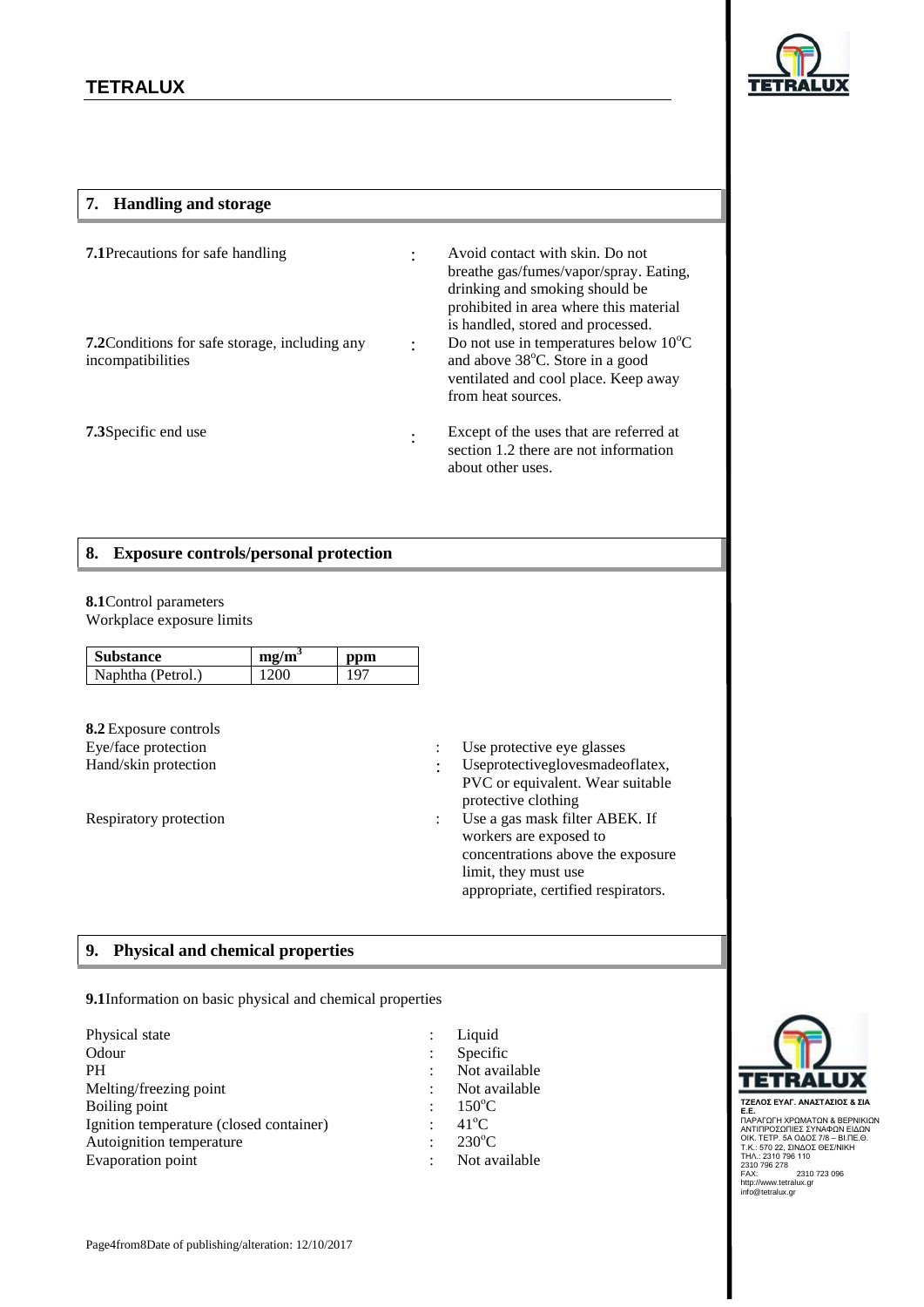# **TETRALUX**



Explosion limits : 1%-7.5% Vapor pressure (20<sup>o</sup>C) : 2mPa Density  $(25^{\circ}C)$  : 0.80-0.82gr/cm<sup>3</sup> Solubility in water  $\cdot$  Insoluble Viscosity  $(25^{\circ}C)$  : Not available

 2004/42/EC is 500g/l (2010) Category A:"i", Type: SB,

- 
- 
- 
- 
- 
- **9.2**Other information **in**  $\cdot$  The maximum concentration in VOCs according to Directive

One pack performance coatings This product contains max 499g/lVOC.

# **10. Stability and reactivity**

**10.1**Reactivity : Stable under recommended storage and handling conditions. **10.2**Chemical stability **in the stability in the stability in the Keep away from oxidizing agents,** strong acids and alkali. **10.3**Possibility of hazardous reactions : The vapours may form explosive mixtures with the air. **10.4**Conditions to avoid : Avoid overheating, electrostatic discharge and all sources of ignition **10.5**Incompatible materials : Keep away from oxidizing agents, strong acids and alkali. **10.6**Hazardous decomposition products : Information not available

## **11. Toxicological information**

**11.1** Informationontoxicologicaleffect

This product may have a decreasing action on the skin, producing dryness and chapped skin after repeated exposure. This product contains highly volatile substances, which may cause serious depression of the central nervous system (CNS) and have negative effects, such as drowsiness, dizziness, slow reflexes, narcosis.

Naphtha (Petrol.) hydrodesulfurized heavy LD50 (Oral):>5000 mg/kg



**ΤΖΕΛΟΣ ΕΥΑΓ. ΑΝΑΣΤΑΣΙΟΣ & ΣΙΑ Ε.Ε.** ΠΑΡΑΓΩΓΗ ΧΡΩΜΑΤΩΝ & ΒΕΡΝΙΚΙΩΝ<br>ΑΝΤΙΠΡΟΣΩΠΙΕΣ ΣΥΝΑΦΩΝ ΕΙΔΩΝ<br>ΟΙΚ. ΤΕΤΡ. 5Α ΟΔΟΣ 7/8 – ΒΙ.ΠΕ.Θ.<br>ΤΗΛ.: 2310 796 110<br>2310 796 278<br>FAX: 2310 723 096<br>http://www.tetralux.gr<br>info@tetralux.gr

Date of publishing/alteration: 12/10/2017Page5from8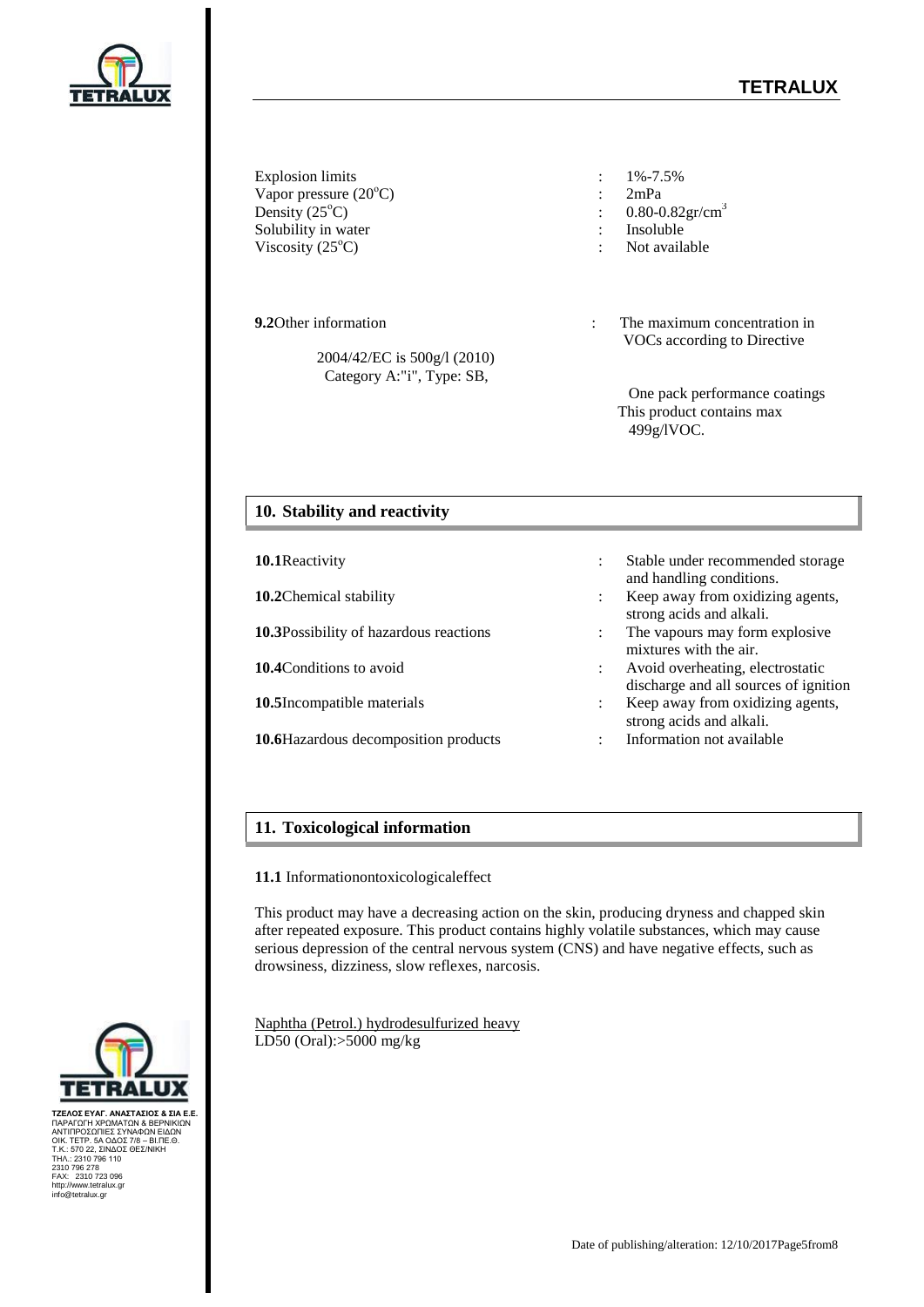

## **12. Ecological information**

The product may be considered as hazardous for the environment and harmful to aquatic life.

| 12.1 Toxicity<br>12.2Persistence and degradability | $\ddot{\cdot}$ | Information not available<br>Solvent naphtha tends to be.<br>distributed exclusively in the air<br>where it is photodegradable. The<br>small amount that remains in the<br>water tends to deposit at the bottom<br>and is biodegraded, it is thus not<br>bioaccumulated by fish. In the soil<br>the substance remains absorbed and<br>is unable to reach the subterranean<br>layers |
|----------------------------------------------------|----------------|-------------------------------------------------------------------------------------------------------------------------------------------------------------------------------------------------------------------------------------------------------------------------------------------------------------------------------------------------------------------------------------|
| 12.3Bioaccumulative potential                      | $\ddot{\cdot}$ | Information not available                                                                                                                                                                                                                                                                                                                                                           |
| 12.4 Mobility in soil                              | ٠              | Information not available                                                                                                                                                                                                                                                                                                                                                           |
| 12.5 Results of PBT and vPvB assessment            |                | Information not available                                                                                                                                                                                                                                                                                                                                                           |
| 12.60 ther adverse effects                         |                | Information not available                                                                                                                                                                                                                                                                                                                                                           |

#### **13. Disposal considerations**

Disposal must be performed through an authorized waste management firm, in compliance with national and local regulations.

#### **14. Transport information**

| Road and rail transport (GGVS / GGVE / ADR / |                |      |
|----------------------------------------------|----------------|------|
| RID)                                         |                |      |
| Class                                        |                | 3    |
| $UN-Nr$                                      | $\ddot{\cdot}$ | 1263 |
| Category                                     | ٠              | 3    |
| Packing group                                | :              | Ш    |
| Label                                        |                |      |
|                                              |                |      |
|                                              |                |      |
|                                              |                |      |
|                                              |                |      |

| Carriage by seaIMDG |  |
|---------------------|--|
| Class               |  |
| UN-Nr               |  |

: : 3 1263



**ΤΖΕΛΟΣ ΕΥΑΓ. ΑΝΑΣΤΑΣΙΟΣ & ΣΙΑ<br>Ε.Ε.**<br>Ε.Ε.<br>ΑΝΤΙΠΡΟΣΩΠΙΕΣ ΣΥΝΑΦΩΝ ΕΙΔΩΝ<br>ΑΝΤΙΠΡΟΣΩΠΙΕΣ ΣΥΝΑΦΩΝ ΕΙΔΩΝ<br>ΟΙΚ. ΤΕΤΡ. 5Α ΟΔΟΣ 7/8 - ΒΙ.ΠΕ.Θ.<br>Ζ310 796 278<br>ΤΗΛ.: 2310 796 110<br>FAX: 2310 796 110<br>http://www.tetralux.gr<br>info@tetralux.gr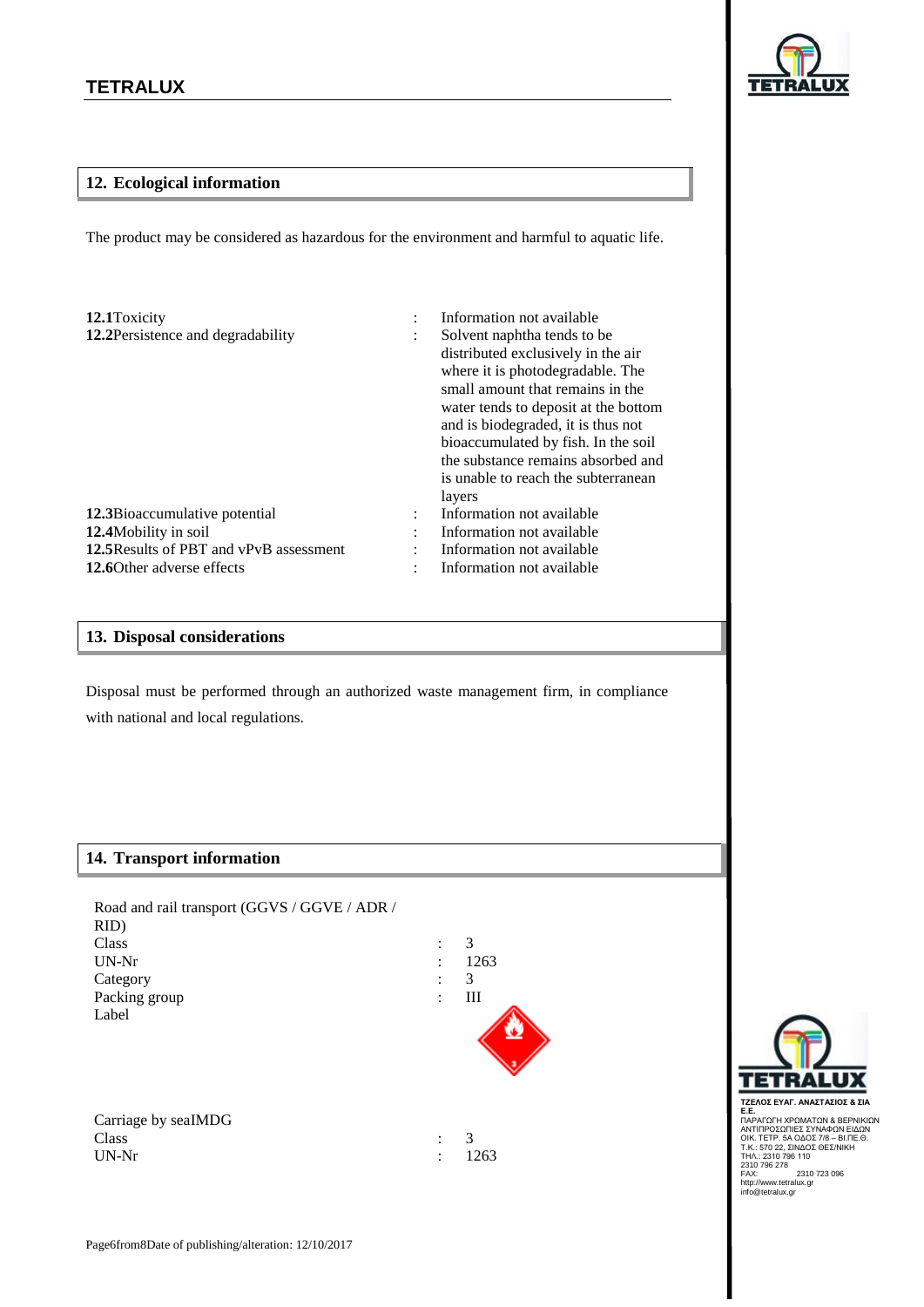hydrode Solventi  $(Petrol.)$ 

: None





# **15. Regulatory information**

**15.1**Safety, health and environmental regulations/legislation specific for the substance or mixture

Seveso category : 6 RestrictionsrelatingtotheproductorcontainedsubstancespursuanttoAnnexXVIItoECRegulation 1907/2006 : 3-40 Naphtha

SubstancesinCandidateList (Art. 59 REACH) : None Substances subject to authorization (Annex XIV REACH)

**15.2**Chemicalsafety assesment

No chemical safety assessment has been processed for the mixture and the substances it contains.

#### **16. Other information**

Full text of hazard (Η) statements mentionedin section 2-3 of the sheet.



ΤΖΕΛΟΣ ΕΥΑΓ. ΑΝΑΣΤΑΣΙΌΣ & ΣΙΑ Ε.Ε.<br>ΠΑΡΑΓΩΓΗ ΧΡΩΜΑΤΩΝ & ΒΕΡΝΙΚΙΩΝ<br>ΑΝΤΙΠΡΟΣΩΠΙΕΣ ΣΥΝΑΦΩΝ ΕΙΔΩΝ<br>ΟΙΚ. ΤΕΤΡ. 5Α ΟΔΟΣ 78 – ΒΙ.ΠΕ.Θ.<br>Τ.Κ.: 570 22, ΣΙΝΔΟΣ ΘΕΣ/ΝΙΚΗ<br>230.7 796 278<br>ΑΣ.: 2310 736<br>ΜΕΛ.: 2310 723 096<br>http://www.tetralu